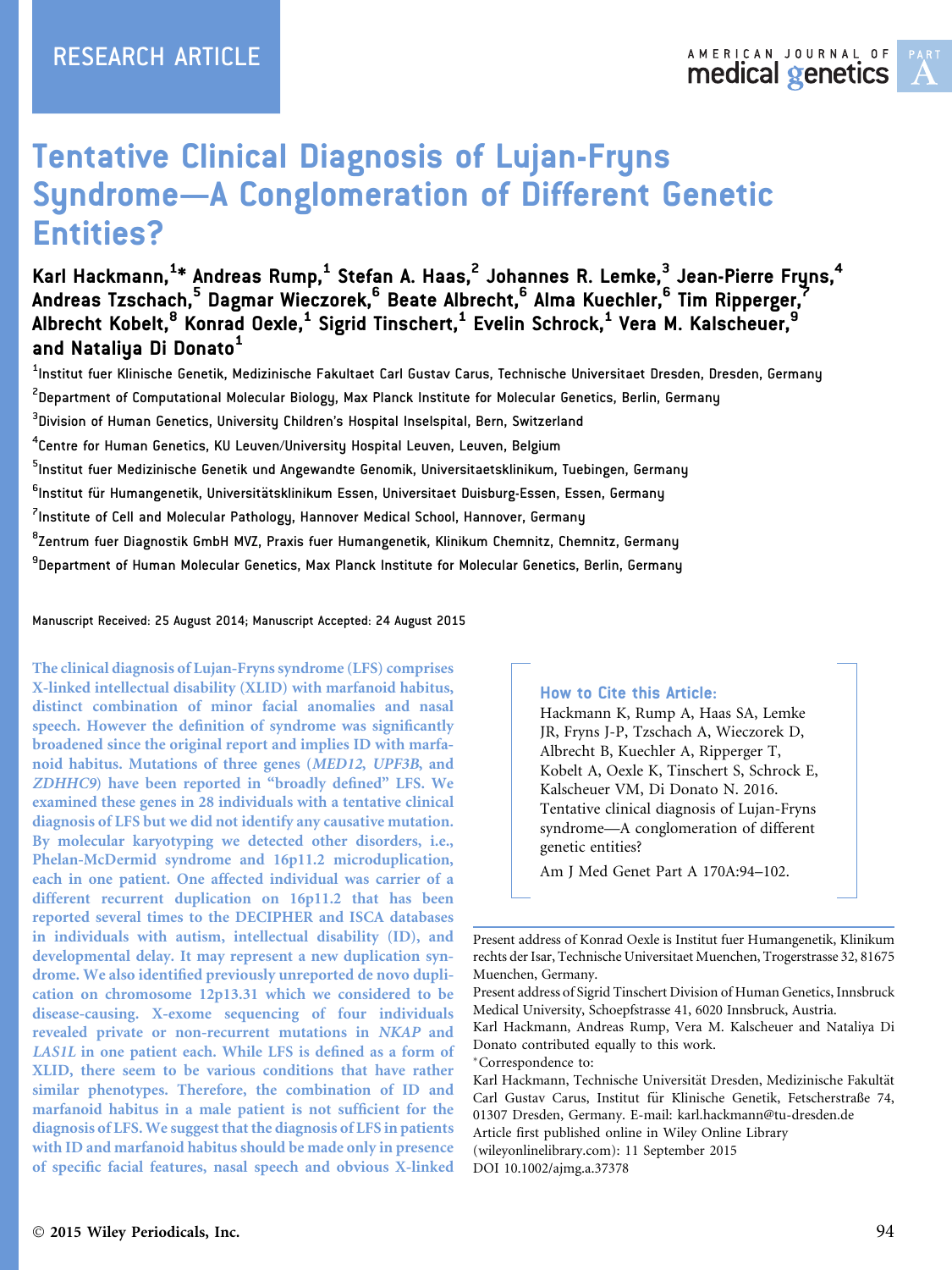segregation of the disorder or an unambiguously pathogenic mutation in the *MED12*.  $\odot$  2015 Wiley Periodicals, Inc.

Key words: Lujan-Fryns syndrome; X-linked intellectual disability; 16p11.2; X-exome; clinical heterogeneity; 18p11.32

## **INTRODUCTION**

The combination of intellectual disability (ID) with marfanoid habitus and male gender was first described by Lujan et al. [1984] who reported on three unaffected sisters who had four affected sons. An X-linked genetic trait was assumed. Later, a pathogenic mutation in MED12 was found in this family [Schwartz et al., 2007]. The patients presented with the specific set of minor facial anomalies (long narrow face, prominent tall forehead, prominent nasal bridge, highly arched palate, and small mandible), and nasal speech. Fryns and Buttiens described two pairs of two brothers who presented with similar clinical features [Fryns and Buttiens, 1987]. The authors suspected an X-linked intellectual disability (XLID). Later a distinct behavior profile associated with extreme was added to the typical feature of LFS [Van and Fryns, 2006]. Hence, the term Lujan-Fryns-syndrome (LFS) was coined referring to XLID in combination with marfanoid habitus. The OMIM database indicates MED12 as the gene whose mutations are responsible for LFS (OMIM #309520) [Schwartz et al., 2007]. Tarpey et al. [2007] identified mutations in UPF3B in three families clinically diagnosed with LFS and in one family with FG syndrome. Raymond et al. [2007] identified mutations in ZDHHC9 in three families with XLID and marfanoid habitus.

We collected DNA samples from 28 unrelated males with a tentative clinical diagnosis of LFS. In order to identify the underlying genetic aberrations we applied Sanger sequencing of UPF3B, MED12, and ZDHHC9, molecular karyotyping, and next generation sequencing of 7,591 coding exons of the X-chromosome. Not all patients were tested to the same extent.

## MATERIALS AND METHODS

See Supplement 2.

## RESULTS Clinical Data

Inclusion criteria for this study were intellectual disability with a marfanoid habitus in male patients but absence of the diagnostic criteria of Marfan syndrome [Loeys et al., 2010] and low systemic score. All the patients were referred with a tentative clinical diagnosis of LFS. Table I summarizes the clinical features of 18 individuals of our cohort as well as of the carriers of pathogenic mutations in MED12, UPF3B, and ZDHHC9 from previous publications. All 18 patients with the available clinical data had metabolic screening including serum and urine amino acids with normal results. 10 remaining patients presumably had amino acid screening as well (since this is a standard test during the diagnostic workup for ID patients that usually precedes genetic testing).

## Sequencing Results

In 28 individuals with a clinical diagnosis of LFS we screened for mutations in MED12, UPF3B, and ZDHHC9 by conventional Sanger sequencing. In seven cases we analyzed every single exon of all three genes. In 21 individuals ZDHHC9 and UPF3B were sequenced completely while for MED12 sequence analysis was restricted to exons 21 and 22 as these two exons comprised the sites of all previously reported mutations [Schwartz et al., 2007; Graham et al., 2008] (Table II). As a result of this effort we found two intronic variants in UPF3B (NM\_080632.2:c.470-54\_470- 52delTCT) and ZDHHC9 (NM\_001008222: c.167-46\_167- 39delATATAGG), each in one individual only. Being intronic and sufficiently far away from splicing sites, we did not rank them as disease-causing mutations. In summary, we did not find any mutation in these three genes that we would consider pathogenic.

Twenty-seven individuals showed a marfanoid habitus but did not meet the minimum Ghent score for the diagnosis of Marfan syndrome. Accordingly, no molecular diagnostic for this trait was applied. For one individual mutation in FBN1, TGFBR1, and TGFBR2 were excluded.

## Molecular Karyotyping Results

Array CGH was applied in 11 patients and 1 patient was analyzed in an external laboratory. DNA qualities of the remaining 16 samples were insufficient for array CGH. In one individual, only frequent variants (benign polymorphisms) were found. All others had copy number variants (CNVs) that were either unknown, suspected to be pathogenic, or certainly pathogenic (Table III). These classifications were made after comparing our data set with those available in different databases such as The Database of Genomic Variants (mainly benign variants), ISCA (all types of CNVs with a rating from the uploader), DECIPHER (mainly unknown and pathogenic CNVs), and ECARUCA (mainly microscopically visible aberrations) [Feenstra et al., 2006; Firth et al., 2009; Macdonald et al., 2014]. Additionally, we compared the set of CNVs found in the patients to our in-house database which contains entries from 930 individuals.

# EVALUATION OF ARRAY CGH RESULTS Benign CNVs/ CNVs of Unknown Pathogenicity

One patient showed only known polymorphisms or benign variants. Five patients carried CNVs of unknown pathogenicity (Table III; detailed information in supplementary note).

## Pathogenic CNVs

Patient 5436 carried a heterozygous deletion on 22q13. This aberration affected SHANK3 and neighboring genes. Haploinsufficiency of SHANK3 is a known cause of Phelan-McDermid syndrome (OMIM #606232 [Durand et al., 2007; Gauthier et al., 2010; Phelan and McDermid, 2012].

Two duplications were found in the genome of propositus 15975. One of them was located on chromosome12 comprising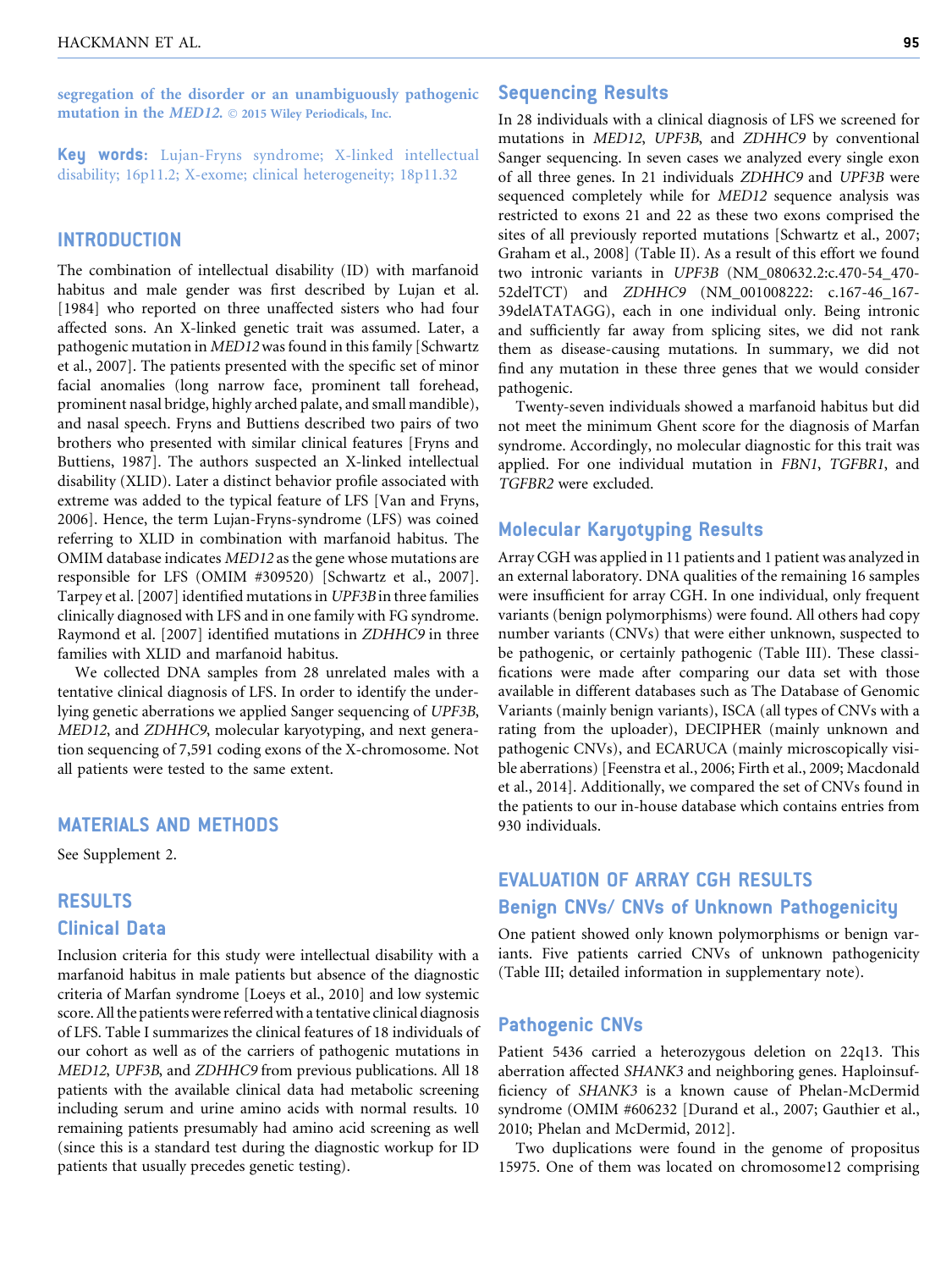#### TABLE I. Clinical Features of 18 Individuals in Comparison With the Carriers of Pathogenic Mutations in MED12, UBF3B, and ZDHHC (The Remaining 10 Individuals From our Cohort Were Referred for Genetic Testing With a Tentative Diagnosis of LFS but Without Detailed Clinical Information)

|                                                                             |                       | <b>MED12 mutation, LFS</b> |                            |                                |
|-----------------------------------------------------------------------------|-----------------------|----------------------------|----------------------------|--------------------------------|
|                                                                             | <b>Present cohort</b> | cohort (Schwartz et al.,   | UPF3B - LFS cohort         |                                |
|                                                                             | (carrier/information  | $2007$ ,                   | (Laumonnier et al., 2010;  | ZDHHC9 (Masurel-Paulet et al., |
| <b>Clinical features</b>                                                    | available)            | (Callier et al., 2013)     | Tarpey et al., 2007) - S98 | 2014; Raymond et al., 2007)    |
| ID                                                                          | 18/18                 | 8/8                        | 12/12                      | 10/10                          |
| Marfanoid habitus <sup>a</sup>                                              | 18/18                 | 6/8                        | $8/11$ <sup>c</sup>        | 6/10                           |
| Macrocephaly/large<br>head $\left\{\text{>}75\text{th}\right\}$<br>centile) | 8/18 <sup>b</sup>     | 4/7 <sup>b</sup>           | 5/11                       | 2/10                           |
| Behavioral disorders                                                        | 10/18                 | 7/8                        | 4/12                       | 2/10                           |
| Tall stature<br>[>97thcentile/<br>$+$ > 2SD)                                | 9/18                  | 4/7                        | 2/12                       | 3/10                           |
| Nasal speech                                                                | 5/14                  | 3/8                        | 4/12                       | 0/10                           |
| Long, narrow face                                                           | 14/18                 | 7/8                        | 6/12                       | 3/10                           |
| Prominent nasal<br>bridge                                                   | 12/18                 | 7/8                        | 6/12                       | 2/10                           |
| High and narrow<br>palate                                                   | 9/18                  | 5/6                        | 6/12                       | 0/10                           |
| Short philtrum                                                              | 7/18                  | 7/8                        | 0/12                       | 0/10                           |
| Micrognathia/<br>retrognathia                                               | 6/18                  | 5/8                        | 0/12 <sup>d</sup>          | 0/10                           |
| Chest deformity                                                             | 5/18                  | 2/8                        | 5/12                       | 3/10                           |
| Agenesis of corpus<br>callosum                                              | 1/9                   | 3/5                        | 2/5                        | 2/2                            |
| Cardiac defect                                                              | 6/18                  | 0/8                        | 1/12                       | 0/10                           |
| Seizures                                                                    | 4/15                  | 2/8                        | 0/12                       | 1/10                           |
| Hypotonia                                                                   | $5/18$                | 2/8                        | 3/12                       | 3/10                           |

<sup>a</sup>Defined as asthenic build with slender long extremities (excess of span over height, although span/height ratio not obligatory  $>$  1,05), but with negative wrist and/or thumb sign, and low systemic score for Marfan syndrome.

 $b_{\text{One patient}}$  was reported as microcephalic (OFC  $\leq 3^{rd}$ centile).

<sup>c</sup>Defined as slender build in Tarpey at al. span/height ration reported in four patient and was normal.

d Four patients reported with prominent jaw.

ALG10B and CPNE8. The impact of this variant is unknown. The other duplication detected on chromosome 16 is likely to be the cause of ID in this individual. It is known as the cause of 16p11.2 duplication syndrome (OMIM #614671) initially discovered in individuals with autism. Later on, this variant was also found in ID [Fernandez et al., 2010; Shinawi et al., 2010]. The habitus may also

| TABLE II. Overview of Sanger Sequencing, x, Analysis was<br><b>Carried out</b> |                               |                                |                               |                               |
|--------------------------------------------------------------------------------|-------------------------------|--------------------------------|-------------------------------|-------------------------------|
| Number of<br>individuals                                                       | <b>ZDHHC9</b><br>19<br>exons) | UPF3B<br>$\sqrt{11}$<br>exons) | MED12<br><b>f45</b><br>exons) | MED12<br>(exons 21<br>and 22) |
| 7 <sup>a</sup>                                                                 | $\mathsf{x}$                  | $\boldsymbol{\mathsf{x}}$      | X                             |                               |
| 21                                                                             | $\mathsf{x}$                  | X                              |                               | X                             |

No Disease Causing Mutation was Detected.

<sup>a</sup>The entire X-exome was additionally analyzed in four of these individuals.

be influenced by this variant with duplication carriers on average being thinner than the general population [Jacquemont et al., 2011]. Parental DNA for segregation analyses was not available in patient 15975.

## Likely Pathogenic CNV

We identified two variants that appeared to be likely pathogenic. Patient 14952 carried a duplication on chromosome 16p11.2 which was different from the one found in propositus 15975. The region is flanked by segmental duplications and recurrent deletions have been reported to be associated with developmental delay and obesity [Bachmann-Gagescu et al., 2010]. The DECI-PHER and ISCA databases confirm the expectation that the duplication of the region itself is also a recurrent event (Suppl. Fig. S2). The reported phenotypic appearance of duplication carriers varies from unaffected states (in parents) to syndromic states with autism, developmental delay, ID, facial and skeletal abnormalities, hearing impairment, microcephaly, and seizures. Similar to other microduplications, duplications at 16p11.2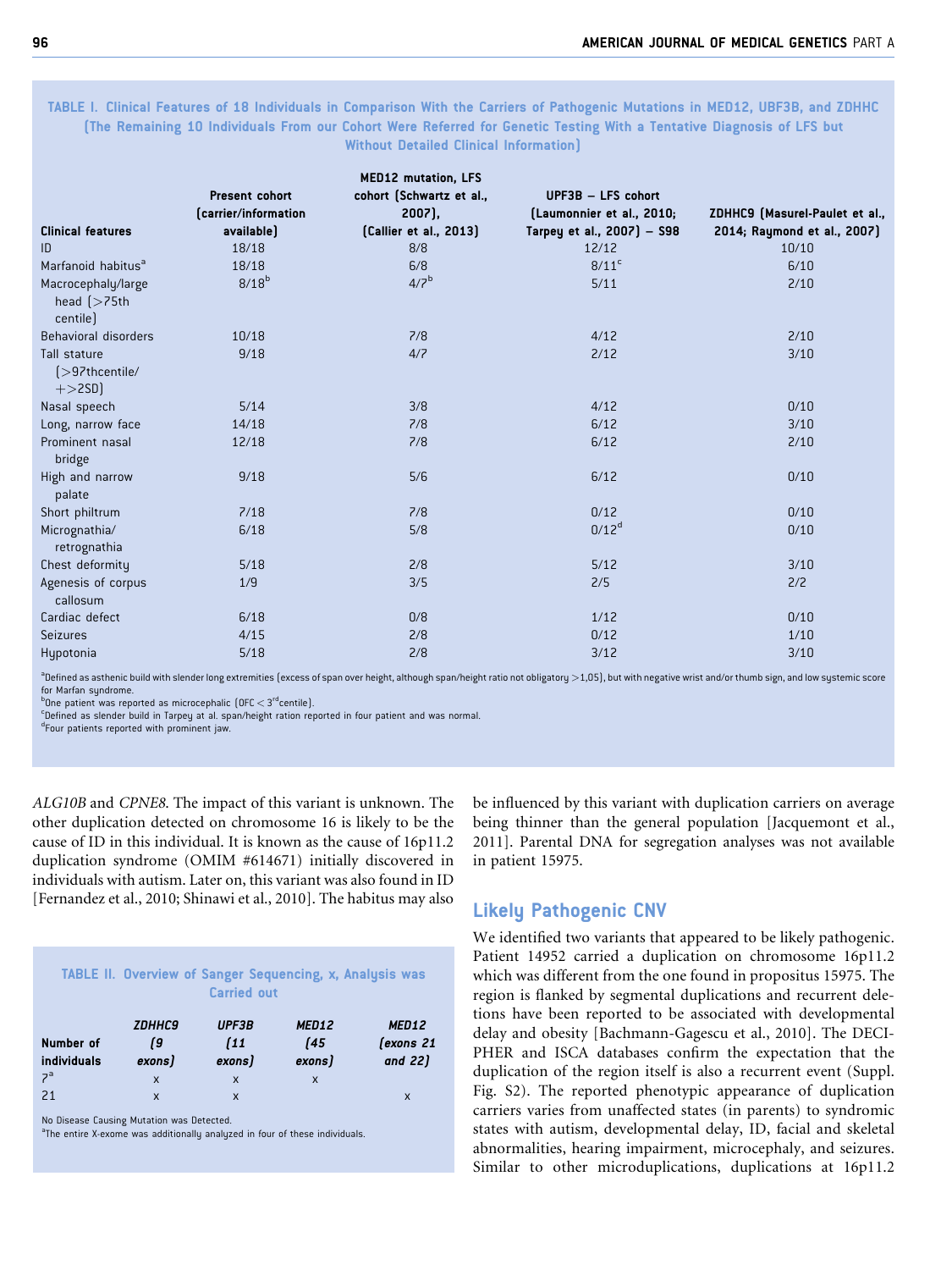|                    |                          |                                                                                                                                                   | Pathogenic           |                |
|--------------------|--------------------------|---------------------------------------------------------------------------------------------------------------------------------------------------|----------------------|----------------|
| Individual         | <b>Platform</b>          | Array CGH result [hg19] according to ISCN nomenclature                                                                                            | <b>CNVs</b>          | <b>NGS</b>     |
| 3938               |                          | arr 3q22.3(138,213,075-138,825,057)x3pat                                                                                                          | Unknown              | <b>Yes</b>     |
| 5436               | $\overline{\phantom{0}}$ | arr 22q13.31q13.33(44,574,802-51,224,402)x1dn                                                                                                     | Yes, OMIM<br>#606232 | N <sub>0</sub> |
| 6942               | $\overline{c}$           | arr 2q31.2(178,549,945-178,577,359)x3pat, Xq21.2(85,801,865-85,834,994) x2mat                                                                     | Unknown              | <b>Yes</b>     |
| 13847              | $\overline{z}$           | arr 11q13.1(63,998,912-64,035,535)x1pat, 22q12.3(33,025,202-33,159,102) x1pat                                                                     | Unknown              | <b>Yes</b>     |
| 14952              |                          | arr 16p11.2(28,824,594-29,044,917)x3                                                                                                              | Likely               | <b>No</b>      |
| 14960              |                          | arr 2q37.1(233,013,128-233,036,991)x3mat                                                                                                          | Unlikely             | <b>No</b>      |
| 15961              |                          | arr [1-22] x2, [XY]x1                                                                                                                             | N <sub>0</sub>       | <b>Yes</b>     |
| 15970              |                          | arr 18p11.32(85,432-861,334) x3, 18p11.32(2,830,218-2,908,341)x1                                                                                  | Unknown              | <b>No</b>      |
| 15972              |                          | arr 4q13.3(75,357,826-75,534,551) x1, 6p25.1p24.3(7,019,716-7,282,298) x3, 6p22.1<br>$[27,100,342-27,107,586]$ x3, 16p13.3 $[841,466-882,321]$ x3 | Unknown              | <b>No</b>      |
| 15975              | $\mathbf{1}$             | arr 12q11q12(37,983,386-39,555,002) x3, 16p11.2(29,307,833-30,332,722)x3                                                                          | Yes OMIM<br>#614671  | N <sub>0</sub> |
| 20594 <sup>1</sup> | 3                        | arr 12p13.31(6,736,798-7,241,598)x3dn                                                                                                             | Likely               | <b>No</b>      |

TABLE III. Molecular Karyotypes [hg19] of 12 Individuals Diagnosed With LFS

Molecular karyotyping was carried out on Agilent CGH arrays: <sup>1</sup>design 14963 (244 k), <sup>2</sup>design 21850 (2 × 400 k), <sup>3</sup>design 14968 (2 × 105 k). Only unknown, rare, or pathogenic copy number variants are listed. If parental information was available, the karyotype was amended by "mat"=maternal, "pat"=paternal, or "dn"= de novo (Please refer to Supplement 1 including affected genes and available detailed clinical information).

 $\degree$ International Standing Committee on Human Cytogenetic Nomenclature. et al., 2013.

appear to be quite variable in their penetrance and expression [Firth, 1993; Brunetti-Pierri et al., 2008].

A heterozygous de novo duplication on chromosome 12 was detected in patient 20594. Although this variant is rather small  $(\sim 500 \text{ kb})$  it comprises 35 genes and thus may be involved in the pathogenesis of the patient's features. The databases do not include any comparable duplication. The smallest overlapping duplication in DECIPHER (249483) is about 6 times as large and contains 99 genes and the smallest overlap in ISCA is about ten times as large.

## NEXT GENERATION SEQUENCING (NGS) RESULTS

In four patients with unremarkable or familial copy number variants we sequenced all coding regions on the X chromosome (Table IV). In total, we found five single nucleotide variants with unknown pathogenicity. None of them have been described before. All of them were inherited from the mother as confirmed by Sanger sequencing.

# Evaluation of Single Nucleotide Variants From NGS Analyses

In individuals 13847 and 3938 we found only previously reported polymorphisms.

In the X-exome of individual 6942 we detected three variants that were previously not reported as polymorphisms. Two of them were located within LANCL3 and SLC16A2 that are known to relate to XLID [Visser et al., 2013]. However, both variants were also detected in an unaffected uncle and thus were unlikely to be pathogenic (Fig. 1). The third variant, NM\_024528.3:c.998G>A, p.Arg333Gln. (NG\_021260.1:g.18682G>A), was found in NKAP and had a CADD PHRED like score of 26.4 (recommended cut off for potentially pathogenic variants is >15; [Kircher et al., 2014].

NKAP seems to be involved in T cell development [Pajerowski et al., 2009]. Immunodeficiency was not observed in the carrier of this variant.

Two unknown variants were detected in individual 15961, NM\_012084.3:c.1576A>G (NG\_016456.1:g.6653A>G) in GLUD2 which was also detected in the unaffected brother, thus not being likely to cause ID (Fig. 1) and NM\_001170649.1: c.646A>T (NG\_016369.1:g.10060A>T) in LAS1L which had a very low CADD PHRED like score of 0.17 predicting a "benign" effect. Although this variant is not listed in Exome Aggregation Consortium (ExAC: Cambridge, MA (URL: [http://exac.](http://exac.broadinstitute.org) [broadinstitute.org\)](http://exac.broadinstitute.org); accessed April 2015), a different nucleotide change at the same position NM\_001170649.1:c.646A>G resulting in the same amino acid change (p. Asn216Asp) has been reported in ExAC with the frequency of 0.00002279 in two individuals. However, one of the carriers is male. Since several of the projects contributing to ExAC data were studying patients with autism, schizophrenia and bipolar disorders we cannot assume by default that the carrier of LAS1L:c.646A>G variant is a healthy man. GeneMANIA [\(http://www.genemania.org\)](http://www.genemania.org) reports a physical interaction between the gene products of LAS1L and PNKP. Mutations in the latter have been associated with microcephaly, seizures, and developmental delay [Reynolds et al., 2012]. Although this variant was predicted to be "benign" we cannot exclude that the LAS1L variant in individual 15961 has an impact on that interaction. However, it appears unlikely that this variant alone is causative for the phenotype.

## **DISCUSSION**

LFS is defined as a syndromic XLID associated with marfanoid stature, distinct facial features (long narrow face, small mandible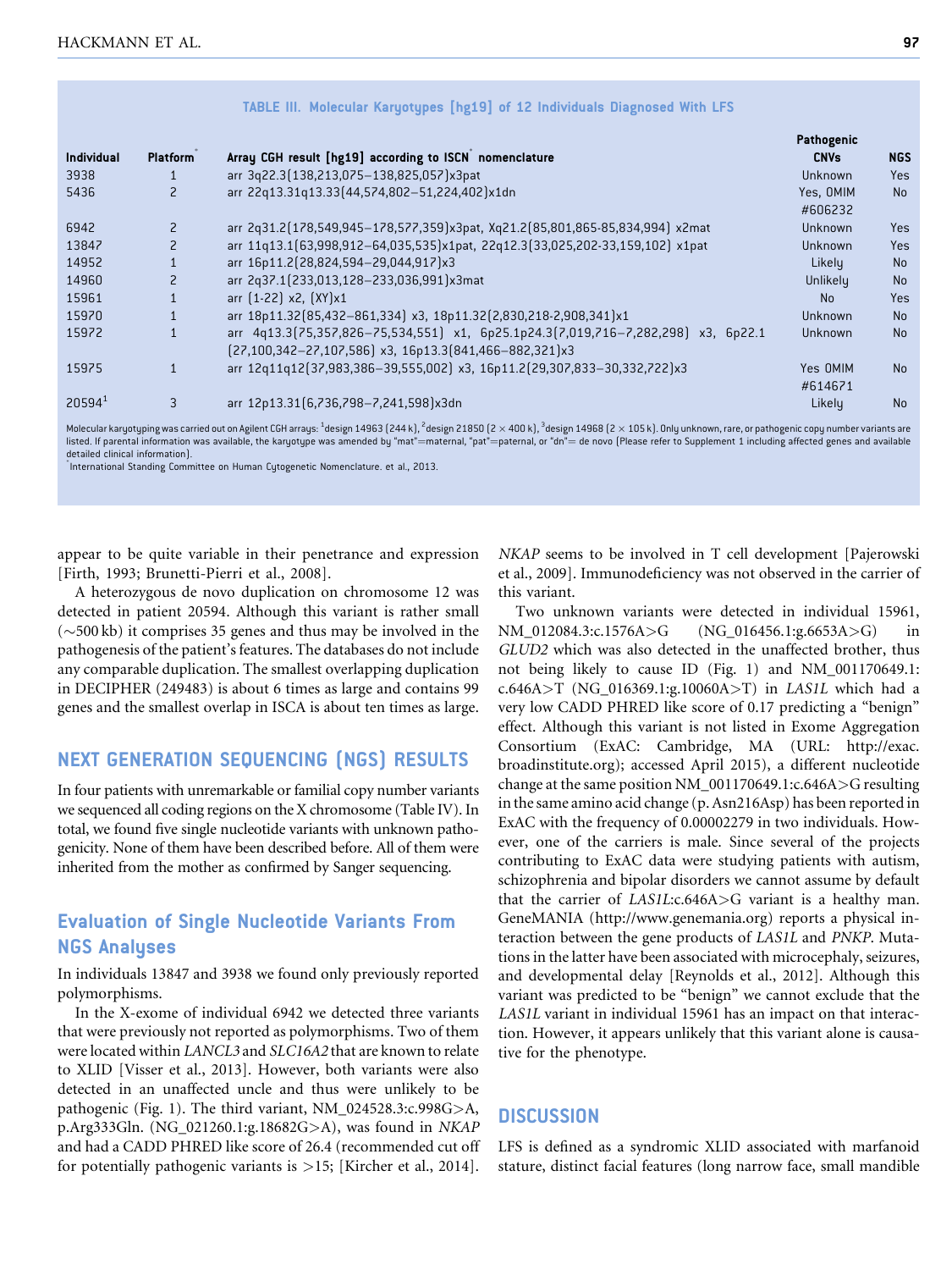|  | <b>TABLE IV. X-exome Sequencing Data From Four Individuals</b> |  |  |  |
|--|----------------------------------------------------------------|--|--|--|
|--|----------------------------------------------------------------|--|--|--|

| No.             | Gene               | Variant of unknown significance                                                                                                                                                                                                | <b>CADD</b> score  | Mat. inherit. |
|-----------------|--------------------|--------------------------------------------------------------------------------------------------------------------------------------------------------------------------------------------------------------------------------|--------------------|---------------|
| 3938            |                    | n/a                                                                                                                                                                                                                            |                    |               |
| 6942            | LANCL <sub>3</sub> | NM 198511.2:c.504C>G NG 016368.1:g.5806C>G [p.Asp168Glu]                                                                                                                                                                       | $19.85^{b}$        | Yes           |
|                 | <b>SLC16A2</b>     | NM 006517.3:c.17116>A NG 011641.1:g.1151736>A p. [Val571lle]                                                                                                                                                                   | $23.1^{b}$         | Yes           |
|                 | <b>NKAP</b>        | NM 024528.3:c.998G>A NG 021260.1:g.18682G>A (p.Arg333Gln)                                                                                                                                                                      | $26.4^{b}$         | Yes           |
| $13847^{\circ}$ |                    | n/a                                                                                                                                                                                                                            |                    |               |
| 15961           | GLUD <sub>2</sub>  | NM 012084.3:c.1576A>G NG 016456.1:g.6653A>G [p.Met526Val]                                                                                                                                                                      | 0.002 <sup>a</sup> | Yes           |
|                 | LAS1L              | NM 001170649.1:c.646A>T NG 016369.1:g.10060A>T (p.Asn216Asp)                                                                                                                                                                   | 0.17 <sup>a</sup>  | Yes           |
|                 |                    | THE REPORT OF THE REPORT OF THE REPORT OF THE REPORT OF THE REPORT OF THE REPORT OF THE REPORT OF THE REPORT OF THE REPORT OF THE REPORT OF THE REPORT OF THE REPORT OF THE REPORT OF THE REPORT OF THE REPORT OF THE REPORT O |                    |               |

This table shows previously unreported variants and CADD PHRED like scores of each variant:

 $^{\circ}$ Benign (CADD PHRED like score  $<$ 15)<br> $^{\circ}$ Deleteriaus (CADD PHPED like score  $>$ 

**Deleterious (CADD PHRED like score >15). Dark grey background indicates variants that were not found in male relatives.** 

According to Kirchner et al., 20144, see previous page.

and prominent forehead), and behavior problems [Van and Fryns, 2006]. Notably, the diagnosis of LFS is often used as a definition of syndromic ID with marfanoid habitus not taking into account other specific features present in the original reports. In a cohort of 28 males clinically diagnosed with LFS we did not find any pathogenic mutation in the genes that have previously been reported with this syndrome.

Table I compares the clinical features reported in the patients included in the present study with the clinical presentation in patients from the family originally reported by Lujan et al. with proven mutations in MED12 as well as patients with mutation in UPF3B and ZDHHC9. The two consistent features present in all groups are intellectual disability and marfanoid habitus. However, the definition of marfanoid habitus differs between the studies. Tarpey et al. used the descriptive term slender build. Tall stature was reported for 9 out of 18 the individuals of our cohort. This feature was reported for 4 out of 7 individuals with a mutation in MED12 while it was rarer in UPF3B (2/12) and ZDHHC9 (3/10) mutation carriers. Moreover, ZDHHC9 mutation carriers show neither the distinct facial phenotype nor the behavior abnormalities that were reported to be common in LFS. LFS typical facial features were also not present in the majority of patients with UPF3B mutations. Our cohort shows considerable overlap with the MED12 mutation carriers except for several specific minor anomalies such as short philtrum, high narrow palate and small mandible. The more careful dysmorphological assessment of themale ID patients presented with marfanoid habitus may potentially increase the diagnostic yield of MED21 mutations. Lack of LFS specific features in patients with UBF3B and ZDHHC9 mutations suggests that these are rather two separate forms of XLID than a part of LFS spectrum.

A similar diagnostic approach was chosen in another recent study [Callier et al., 2013]. In a group of 100 individuals with "marfanoid syndromes and intellectual disability" the same genes (MED12, UPF3B, and ZDHCC9) were analyzed [Callier et al., 2013]. However, the inclusion criteria differed from criteria used in the present study. Patients with specific cardiac and ophthalmological features of Marfan syndrome were included into the cohort. Consequently, the genes TGFBR1, TGFBR2, and FBN1 were sequenced to search for variants that might be responsible for the marfanoid phenotype/ Marfan syndrome. Five pathogenic mutations in the Marfan syndrome gene FBN1 and only one amino acid change with unclear consequences in MED12 were identified [Callier et al., 2013]. Interestingly, one of the patients with FBN1 mutation also carried a de novo microdeletion 17q21.31 that was the major ID cause. We strongly suspect that the remaining FBN1 positive patients should have additional unrevealed changes responsible for the ID component. Therefore, we would conclude that patients with marfanoid habitus but lacking major criteria for Marfan syndrome do not generally require nor FBN1 neither TGFBR1/TGFBR2 testing.



FIG. 1. Segregation analyses of variants detected by X-exome sequencing. All individuals in one pedigree were tested for the family-specific variants. Hatched square represents individuals affected with LFS; white circles depict mutations that are not disease causing because they appear in unaffected males; hatched circles indicate that pathogenicity in male carriers cannot be excluded. Numbers correspond to mutations. A: Individual 6942: (1) LANCL3, NM\_198511.2:c.504C>G, p.(Asp168Glu). (2) SLC16A2, NM\_006517.3:c.1711G>A, p. (Val571Ile) (3) NKAP, NM\_024528.3:c.998G>A, p.(Arg333Gln). B: Individual 15961: (4) LAS1L, NM\_001170649.1:c.646A>T, p.Asn216Asp, (5) GLUD2, NM\_012084.3:c.1576A>G, p.Met526Val. [Color figure can be seen in the online version of this article, available at [http://wileyonlinelibrary.com/journal/ajmga\]](http://wileyonlinelibrary.com/journal/ajmga)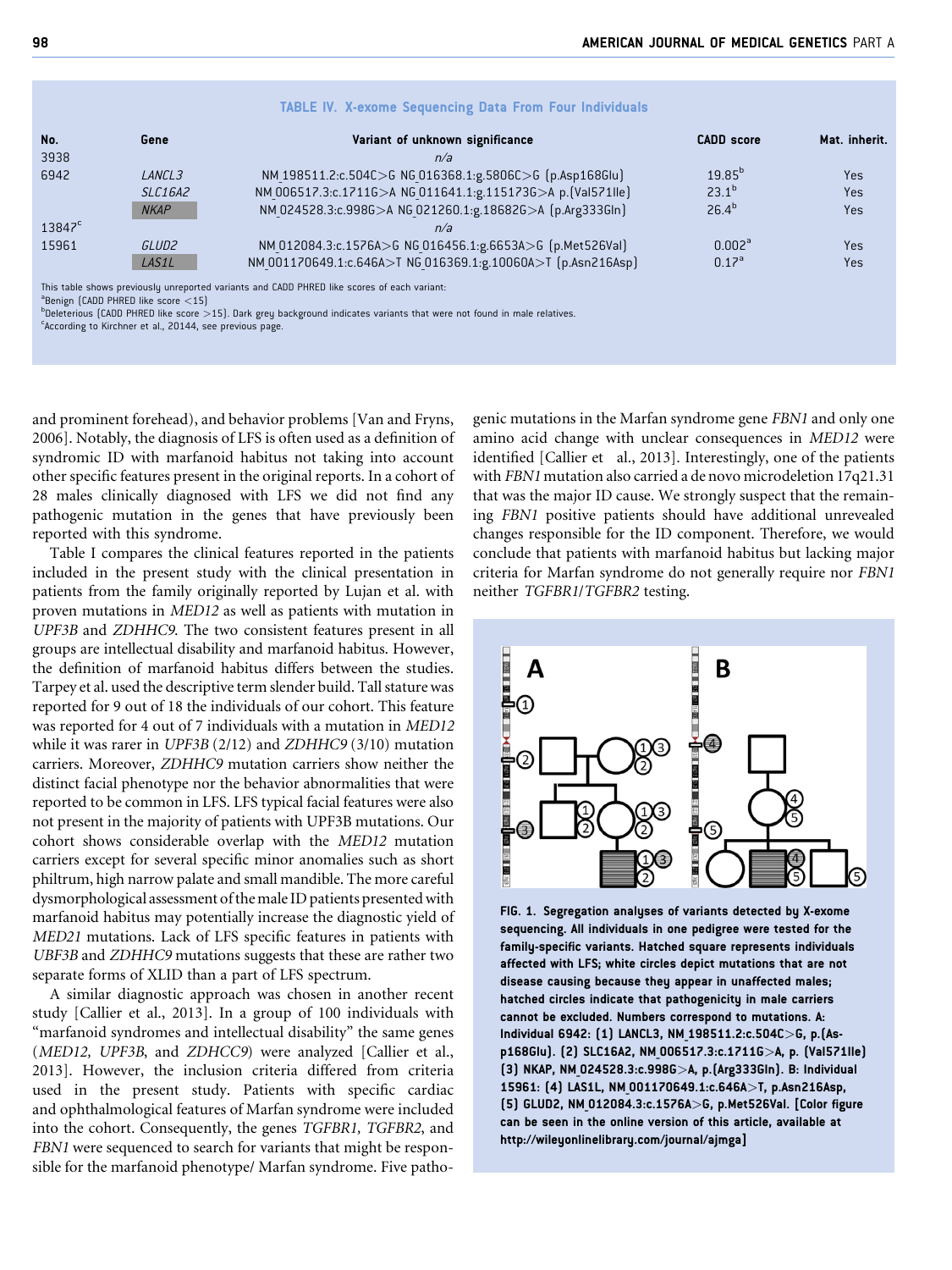The limited clinical data presented for the patient with likely pathogenic MED12 variant does not allow full comparison with the features of p.Asn1007Ser mutation carriers [Schwartz et al., 2007]. However reported long and thin habitus, pectus excavatum, joint laxity and hypernasal speech are features consistent with LFS.

Molecular karyotyping of Callier et al. group revealed 16 CNVs that were considered pathogenic. Twelve of those were previously known. 80 individuals had neither any pathogenic CNV nor a pathogenic mutation in any of the genes mentioned above. One of the CNVs was a de novo gain on chromosome 16p11.2 spanning both variants on 16p11.2 that we detected in patients 14952 and 15975. No other overlap exists with the CNVs reported in the present paper.

The 220 kb duplication on chromosome 16p11.2 that we detected in individual 14952 (arr[hg19] 16p11.2 (28,824,594– 29,044,917)x3) may represent a novel microduplication syndrome. The ISCA and the DECIPHER databases host several similar entries at this region. Within the DECIPHER database these cases overlap with the 16p11.2p12.2 microduplication syndrome but they are rated "unknown" regarding their pathogenicity. It seems probable that the 220 kb duplication itself already represents a potentially pathogenic copy number variant. The phenotype of individuals carrying this aberration is highly variable ranging from unaffected parents across autism to developmental delay, ID, facial and skeletal abnormalities, hearing impairment, microcephaly, and seizures (according to ISCA and DECIPHER reports). A highly variable phenotype-genotype correlation has also been described for other microduplication syndromes [Wentzel et al., 2008]. The reciprocal event has previously been described and the deletion of this region has been associated with developmental delay and obesity [Bachmann-Gagescu et al., 2010]. In keeping with the genotypic reciprocity, obesity is reciprocal to the slender build of individuals with marfanoid habitus. Notably, a correlation of microdeletion and microduplication with opposing body mass indices has been described before at the adjacent 16p11.2 region (OMIM #611913, #614671) [Jacquemont et al., 2011].

Microdeletion 22q13.3 (Phelan-McDermid syndrome) was revealed in one patient of our cohort (Fig. 2B). To our knowledge, neither Phelan-McDermid syndrome has been discussed as a possible differential diagnosis of LFS [Van and Fryns, 2006], nor has LFS been proposed as differential diagnosis for mircodeletion 22q13.3. However, another MED12-related disorder – FG syndrome – was considered to have a certain overlap with Phelan-McDermid syndrome [Phelan and Rogers, 2005]. Analyzing the clinical features present in >75% of patients with Phelan-McDermid syndrome (hypotonia, global developmental delay, autism/ autistic-like behavior, and especially accelerated growth) as well as less frequent features, like high-arched palate and seizures [Phelan and Rogers, 2005], it becomes clear that the condition shows certain overlap with LFS which should be kept in mind during the diagnostic work-up.

We also applied X-exome sequencing to identify the causes of the syndromic ID in four individuals. Although we identified five variants that were not known as polymorphisms, two of which being predicted to be potentially pathogenic (Table IV), segregation analyses involving unaffected male relatives made three variants from the list of candidates unlikely to be associated with the phenotype. The two variants that we detected in NKAP and LAS1L deserve further attention as potential causes of XLID. Furthermore, we found two variants that were recorded as single nucleotide variants in dbSNP but have low allele frequency as it seems and they were only detected in female individuals. One of the affected genes was CCDC22. A missense variant in CCDC22 has recently been named as cause of ID with features of Ritscher-Schinzel/3C syndrome in male individuals [Kolanczyk et al., 2014]. While this might explain the ID, our patient does not fit well with the described clinical presentation. CCDC22 mutations have been described in patients with Dandy-Walker malformation and heart defects (ASD/VSD), therefore classified as having Ritscher-Schinzel/3C syndrome. Patient 3938 carrying CCDC22 variant presented with microcephaly, tall stature with marfanoid habitus and mitral valve prolapsed and did not show any brain malformations. Whether the missense variant in SYTL4 has a potential impact on the clinical presentation of the affected individual needs further evaluation.

It has been estimated that 25–30% of male ID cases relate to the X-chromosome [Lisik and Sieron, 2008]. More recent publications presented lower estimates of 16%, 10%, and 5–10% [Stevenson and Schwartz, 2009; Lubs et al., 2012; Rauch et al., 2012]. The study of Callier et al. comprised 27 female and 73 male individuals. It seems that the phenotypic appearance of marfanoid habitus and ID is more frequently diagnosed in males than in females. However, as far as we are aware no unbiased data exists estimating whether ID with marfanoid habitus is more frequent in males than in females.

Callier et al. concluded from this observation that the causative mutation of their patients is likely to be located on the X-chromosome. However, among the 20 aberrations that they regarded as causative only one (MED12 variant of unclear pathogenicity) was located on the X-chromosome. In 128 individuals with ID and marfanoid habitus (Callier et al. and this work) only CNVs at 16p11.2 appeared to be recurrent.

In conclusion, our data suggest that the search for a suspected Xlinked cause may fail—even in a cohort of only male individuals, if there is no clear X-linked segregation.

In keeping with others we think that the diagnosis of LFS should be restricted to cases of ID, marfanoid habitus, and distinct facial features (long narrow face with high prominent forehead, high nasal bridge, high palate and micrognathia) that present with a mutation in one of the LFS-related genes or obvious X-linked segregation [Schwartz et al., 2007]. Till now only one gene—MED12—has been associated with LFS phenotype, as it was defined in the original reports. Expanding LFS to the broad spectrum of ID with marfanoid habitus leads to inaccurate genetic counseling and results, as shown by our study, in a low diagnostic yield of the genetic testing. The presence of marfanoid habitus in a male patient with ID might increase the alert regarding the possible X-linked inheritance. However, if detailed family history does not indicate a clearly X-linked segregation we propose a standard diagnostic procedure that starts with molecular karyotyping [Miller et al., 2010]. Indeed, a microduplication 16p11.2 is an important differential diagnosis in patients with ID and marfanoid habitus. If this is unsuccessful,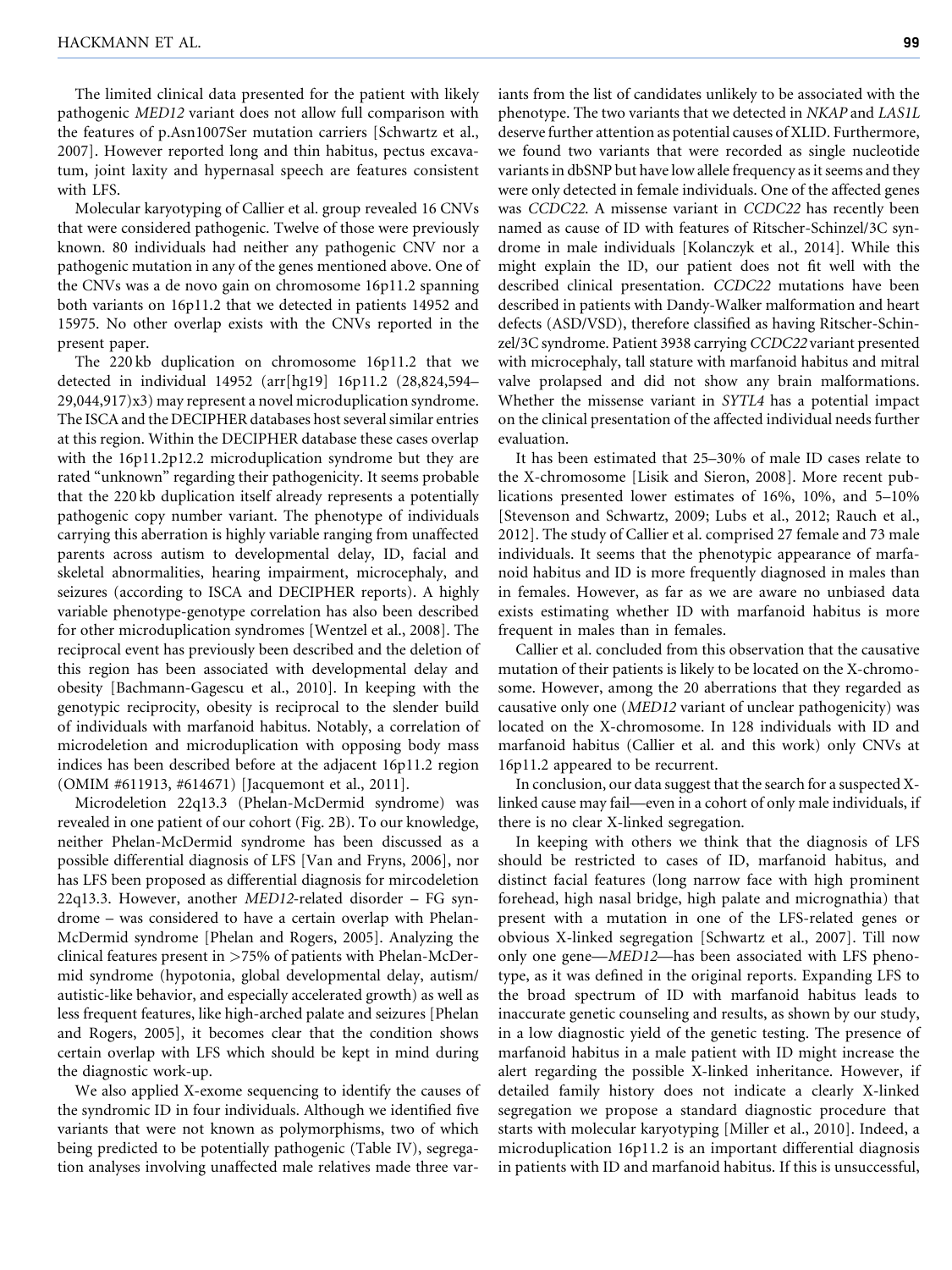

FIG. 2. Individuals with initial clinical diagnosis of LFS. A: Individual 5436 bears a de novo deletion on chromosome 22 that causes Phelan-McDermid syndrome (OMIM #606232, SHANK3 haploinsufficiency). B: Individual 6942 who carries two missense mutations NKAP. C: Individual 20594 has a de novo duplication on chromosome 12p13 that might be causative for his clinical presentation. D: Individual 14952 carries an apparently recurrent duplication on chromosome 16p11.2 that might account for a new microduplication syndrome (Suppl. Fig. 2). E: Individual 14960 has a maternally inherited duplication on chromosome 2q37 that is most probably not related to his clinical presentation. [Color figure can be seen in the online version of this article, available at<http://wileyonlinelibrary.com/journal/ajmga>]

next generation sequencing should be applied if realizable, carried out either as sequencing of the entire exome and applying filters that analyze only disease related genes [Neveling et al., 2013] or as targeted enrichment of only a subset of genes in which mutations might account for a specific disorder.

## ACKNOWLEDGEMENTS

The data in this manuscript (Suppl. Fig. S1) were partially obtained from the ISCA Consortium database [\(www.iscaconsortium.org\)](http://www.iscaconsortium.org), which generates this information using NCBI's database of geno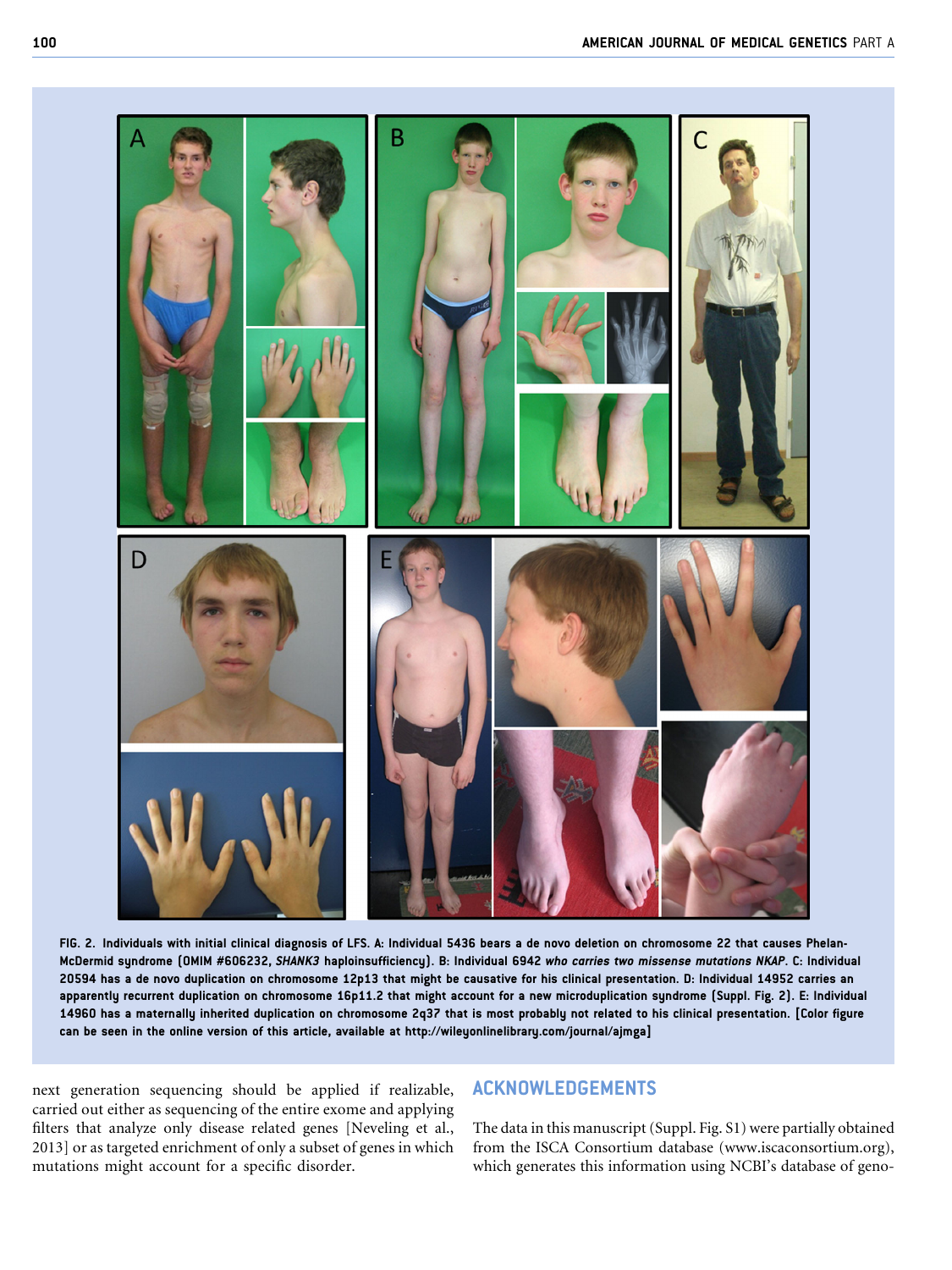mic structual variation (dbVar, [www.ncbi.nlm.nih.gov/dbvar/\)](http://www.ncbi.nlm.nih.gov/dbvar/), study nstd37. Samples and associated phenotype data were provided by ISCA Consortium member laboratories.

#### REFERENCES

- Bachmann-Gagescu R, Mefford HC, Cowan C, Glew GM, Hing AV, Wallace S, Bader PI, Hamati A, Reitnauer PJ, Smith R, Stockton DW, Muhle H, Helbig I, Eichler EE, Ballif BC, Rosenfeld J, Tsuchiya KD. 2010. Recurrent 200-kb deletions of 16p11.2 that include the SH2B1 gene are associated with developmental delay and obesity. Genet Med 12:641–647.
- Brunetti-Pierri N, Berg JS, Scaglia F, Belmont J, Bacino CA, Sahoo T, Lalani SR, Graham B, Lee B, Shinawi M, Shen J, Kang SH, Pursley A, Lotze T, Kennedy G, Lansky-Shafer S, Weaver C, Roeder ER, Grebe TA, Arnold GL, Hutchison T, Reimschisel T, Amato S, Geragthy MT, Innis JW, Obersztyn E, Nowakowska B, Rosengren SS, Bader PI, Grange DK, Naqvi S, Garnica AD, Bernes SM, Fong CT, Summers A, Walters WD, Lupski JR, Stankiewicz P, Cheung SW, Patel A. 2008. Recurrent reciprocal 1q21.1 deletions and duplications associated with microcephaly or macrocephaly and developmental and behavioral abnormalities. Nat Genet 40:1466–1471.
- Callier P, Aral B, Hanna N, Lambert S, Dindy H, Ragon C, Payet M, Collod-Beroud G, Carmignac V, Delrue M, Goizet C, Philip N, Busa T, Dulac Y, Missotte I, Sznajer Y, Toutain A, Francannet C, Megarbane A, Julia S, Edouard T, Sarda P, Amiel J, Lyonnet S, Cormier-Daire V, Gilbert B, Jacquette A, Heron D, Collignon P, Lacombe D, Morice-Picard F, Jouk P, Cusin V, Willems M, Sarrazin E, Amarof K, Coubes C, Addor M, Journel H, Colin E, Khau Van Kien P, Baumann C, Leheup B, Martin-Coignard D, Doco-Fenzy M, Goldenberg A, Plessis G, Thevenon J, Pasquier L, Odent S, Vabres P, Huet F, Marle N, Mosca-Boidron A, Mugneret F, Gauthier S, Binquet C, Thauvin-Robinet C, Jondeau G, Boileau C, Faivre L. 2013. Systematic molecular and cytogenetic screening of 100 patients with marfanoid syndromes and intellectual disability. Clin Genet 84:507–521.
- Durand CM, Betancur C, Boeckers TM, Bockmann J, Chaste P, Fauchereau F, Nygren G, Rastam M, Gillberg IC, Anckarsater H, Sponheim E, Goubran-Botros H, Delorme R, Chabane N, Mouren-Simeoni MC, de Mas P, Bieth E, Roge B, Heron D, Burglen L, Gillberg C, Leboyer M, Bourgeron T. 2007. Mutations in the gene encoding the synaptic scaffolding protein SHANK3 are associated with autism spectrum disorders. Nat Genet 39:25–27.
- Feenstra I, Fang J, Koolen DA, Siezen A, Evans C, Winter RM, Lees MM, Riegel M, de Vries BB, Van Ravenswaaij CM, Schinzel A. 2006. European cytogeneticists association register of unbalanced chromosome aberrations (ECARUCA); An online database for rare chromosome abnormalities. Eur J Med Genet 49:279–291.
- Fernandez BA, Roberts W, Chung B, Weksberg R, Meyn S, Szatmari P, Joseph-George AM, Mackay S, Whitten K, Noble B, Vardy C, Crosbie V, Luscombe S, Tucker E, Turner L, Marshall CR, Scherer SW. 2010. Phenotypic spectrum associated with de novo and inherited deletions and duplications at 16p11.2 in individuals ascertained for diagnosis of autism spectrum disorder. J Med Genet 47:195–203.
- Firth HV. 1993. 22q11.2 Duplication . GeneReviews<sup>®</sup> NCBI Bookshelf.
- Firth HV, Richards SM, Bevan AP, Clayton S, Corpas M, Rajan D, Van Vooren S, Moreau Y, Pettett RM, Carter NP. 2009. DECIPHER: Database of Chromosomal Imbalance and Phenotype in Humans Using Ensembl Resources. Am J Hum Genet 84:524–533.
- Fryns JP, Buttiens M. 1987. X-linked mental retardation with marfanoid habitus. Am J Med Genet 28:267–274.
- Gauthier J, Champagne N, Lafreniere RG, Xiong L, Spiegelman D, Brustein E, Lapointe M, Peng H, Cote M, Noreau A, Hamdan FF, Addington AM,

Rapoport JL, Delisi LE, Krebs MO, Joober R, Fathalli F, Mouaffak F, Haghighi AP, Neri C, Dube MP, Samuels ME, Marineau C, Stone EA, Awadalla P, Barker PA, Carbonetto S, Drapeau P, Rouleau GA. 2010. De novo mutations in the gene encoding the synaptic scaffolding protein SHANK3 in patients ascertained for schizophrenia. Proc Natl Acad Sci USA 107:7863–7868.

- Graham JM, Jr., Visootsak J, Dykens E, Huddleston L, Clark RD, Jones KL, Moeschler JB, Opitz JM, Morford J, Simensen R, Rogers RC, Schwartz CE, Friez MJ, Stevenson RE. 2008. Behavior of 10 patients with FG syndrome (Opitz-Kaveggia syndrome) and the p.R961W mutation in the MED12 gene. Am J Med Genet Part A 146A:3011–3017.
- International Standing Committee on Human Cytogenetic Nomenclature., Shaffer LG, McGowan-Jordan J, Schmid M. 2013. ISCN 2013: An international system for human cytogenetic nomenclature (2013). Basel: Karger.
- Jacquemont S, Reymond A, Zufferey F, Harewood L, Walters RG, Kutalik Z, Martinet D, Shen Y, Valsesia A, Beckmann ND, Thorleifsson G, Belfiore M, Bouquillon S, Campion D, de Leeuw N, de Vries BB, Esko T, Fernandez BA, Fernandez-Aranda F, Fernandez-Real JM, Gratacos M, Guilmatre A, Hoyer J, Jarvelin MR, Kooy RF, Kurg A, Le Caignec C, Mannik K, Platt OS, Sanlaville D, Van Haelst MM, Villatoro Gomez S, Walha F, Wu BL, Yu Y, Aboura A, Addor MC, Alembik Y, Antonarakis SE, Arveiler B, Barth M, Bednarek N, Bena F, Bergmann S, Beri M, Bernardini L, Blaumeiser B, Bonneau D, Bottani A, Boute O, Brunner HG, Cailley D, Callier P, Chiesa J, Chrast J, Coin L, Coutton C, Cuisset JM, Cuvellier JC, David A, de Freminville B, Delobel B, Delrue MA, Demeer B, Descamps D, Didelot G, Dieterich K, Disciglio V, Doco-Fenzy M, Drunat S, Duban-Bedu B, Dubourg C, El-Sayed Moustafa JS, Elliott P, Faas BH, Faivre L, Faudet A, Fellmann F, Ferrarini A, Fisher R, Flori E, Forer L, Gaillard D, Gerard M, Gieger C, Gimelli S, Gimelli G, Grabe HJ, Guichet A, Guillin O, Hartikainen AL, Heron D, Hippolyte L, Holder M, Homuth G, Isidor B, Jaillard S, Jaros Z, Jimenez-Murcia S, Helas GJ, Jonveaux P, Kaksonen S, Keren B, Kloss-Brandstatter A, Knoers NV, Koolen DA, Kroisel PM, Kronenberg F, Labalme A, Landais E, Lapi E, Layet V, Legallic S, Leheup B, Leube B, Lewis S, Lucas J, MacDermot KD, Magnusson P, Marshall C, Mathieu-Dramard M, McCarthy MI, Meitinger T, Mencarelli MA, Merla G, Moerman A, Mooser V, Morice-Picard F, Mucciolo M, Nauck M, Ndiaye NC, Nordgren A, Pasquier L, Petit F, Pfundt R, Plessis G, Rajcan-Separovic E, Ramelli GP, Rauch A, Ravazzolo R, Reis A, Renieri A, Richart C, Ried JS, Rieubland C, Roberts W, Roetzer KM, Rooryck C, Rossi M, Saemundsen E, Satre V, Schurmann C, Sigurdsson E, Stavropoulos DJ, Stefansson H, Tengstrom C, Thorsteinsdottir U, Tinahones FJ, Touraine R, Vallee L, van Binsbergen E, Van der Aa N, Vincent-Delorme C, Visvikis-Siest S, Vollenweider P, Volzke H, Vulto-van Silfhout AT, Waeber G, Wallgren-Pettersson C, Witwicki RM, Zwolinksi S, Andrieux J, Estivill X, Gusella JF, Gustafsson O, Metspalu A, Scherer SW, Stefansson K, Blakemore AI, Beckmann JS, Froguel P. 2011. Mirror extreme BMI phenotypes associated with gene dosage at the chromosome 16p11. 2 locus. Nature 478:97–102.
- Kircher M, Witten DM, Jain P, O'Roak BJ, Cooper GM, Shendure J. 2014. A general framework for estimating the relative pathogenicity of human genetic variants. Nat Genet 46:310–315.
- Kolanczyk M, Krawitz P, Hecht J, Hupalowska A, Miaczynska M, Marschner K, Schlack C, Emerich D, Kobus K, Kornak U, Robinson PN, Plecko B, Grangl G, Uhrig S, Mundlos S, Horn D. 2014. Missense variant in CCDC22 causes X-linked recessive intellectual disability with features of Ritscher-Schinzel/3C syndrome. Eur J Hum Genet 23:720.
- Laumonnier F, Shoubridge C, Antar C, Nguyen LS, Van Esch H, Kleefstra T, Briault S, Fryns JP, Hamel B, Chelly J, Ropers HH, Ronce N, Blesson S, Moraine C, Gecz J, Raynaud M. 2010. Mutations of the UPF3B gene, which encodes a protein widely expressed in neurons, are associated with nonspecific mental retardation with or without autism. Mol Psychiatry 15:767–776.
- Lisik MZ, Sieron AL. 2008. X-linked mental retardation. Med Sci Monit 14: RA221–RA229.